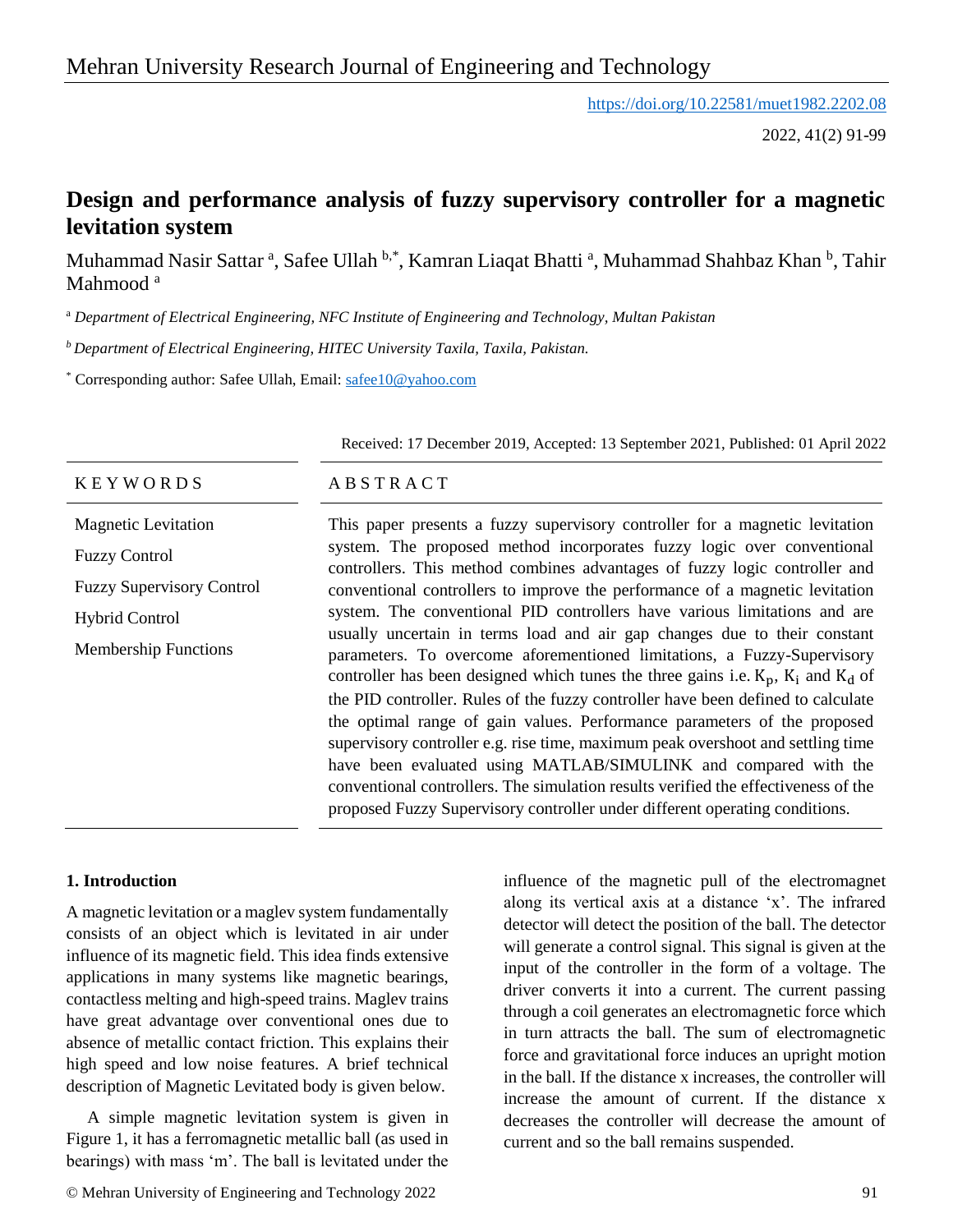

**Fig. 1.** Schematic of a simple magnetic levitation system [1]

An integral state feedback control method based on T-S fuzzy model for nonlinear and unstable magnetic levitation ball system is presented in [2]. They have designed a two controller system consisting of a local and a global controller. The local controller is designed by using the integral state feedback control whereas the global controller is constructed by a parallel distributed compensation (PDC) method. Furthermore, the feedback gain is obtained using a linear matrix inequality (LMI). A stable ball levitation with better control performance has been reported after simulations and experiments.

The stability control of a levitating object in a magnetic levitation plant is presented in [3] using a Fractional order PID (FOPID) controller. The Maglev plant and FOPID controller both have been designed in MATLAB-Simulink. The stability of the proposed system is determined via the Routh Hurwitz stability criterion. Ant Colony Optimization (ACO) algorithm and Ziegler Nichols method has been used to fine-tune the parameters of FOPID controller. The presented controller exhibits efficient results in comparison to the traditional IOPID controller.

Another study [4] presents a multi-loop Model Reference Adaptive Control (MRAC) scheme that leverages a nonlinear autoregressive neural network with external inputs (NARX) model in as the reference model. Authors observed that the performance of multiloop MRAC-fractional-order proportional integral derivative (FOPID) control with MIT rule largely depends on the capability of the reference model to represent leading closed-loop dynamics of the experimental ML system. The obtained reference model is independent of the tuning of other control loops in the control system. This multi-loop control structure resulted in improvement of disturbance rejection performance of the system.

© Mehran University of Engineering and Technology 2022 92 The design of an adaptive state feedback controller (ASFC) for a magnetic levitation system (MLS) is presented in [5]. A nonadaptive state feedback controller (SFC) is designed by linearization about a selected

equilibrium point. The results indicate that the designed controller outperforms the state feedback controller.

In [6], Tran et al. suggested using a Fuzzy logic controller to further tune the PID controller. It tunes the gain parameters of PID controller by using fuzzy inference engine. The suggested system turned out to be very flexible as compared to conventional PID controller. In [7], Verma et al. proposed an Optimal Fractional Order Proportional Integral Derivative (OFPID) Controller for magnetic levitation system. They optimized system parameters using Nelder's-Mead algorithm. Then using Oustaloup's method, integer order approximation of the Fractional Order PID controller is done. They validated the performance of their proposed scheme with that of a PID controller. In [8], Baljinder Singh and Vijay Kumar proposed an Adaptive PID controller. This controller was implemented on real time control equipment designed for educational purposes i.e. GML1001. The results revealed that the adaptive PID controller is more efficient as compared to conventional feedback controller which failed to restrain the position of the levitated ball due to non-linearity and parameter ambiguity. In [9], Huang et al. presented a more efficient idea of controlling a magnetic levitation system i.e. using two electromagnets instead of one for a controlling a magnetic levitation system. The magnet placed above the ball attracts it while the one below repels it. A two degree of freedom PID controller is applied instead of one degree of freedom for hassle free levitation.

In [10], Silviu Folea et al. have designed a Fractional Order Controller for Magnetic Levitation system. Although Fractional order controller is used in stable processes, but the authors proved that the controller designed by them helped increasing the stability of the magnetic levitation system and also provided robustness to the system. The proposed fractional order controller was compared with conventional PID controller proving that the proposed system outperforms a simple conventional controller. In [11], Lalbahadur Majhi et al tested the performance of PID controller and Fractional order PID controller for magnetic levitation system, fabricated by Feedback Instruments (Model No 33-210). Both these controller as executed in MATLAB and SIMULINK domain and their parameters are tuned by firefly algorithm. Experiments show that Fractional order PID controller gave better results that conventional PID controller. Authors of above mentioned papers have adopted a simple model of levitating a metallic ball in air. However, in this paper a practical system has been adopted i.e. levitation of a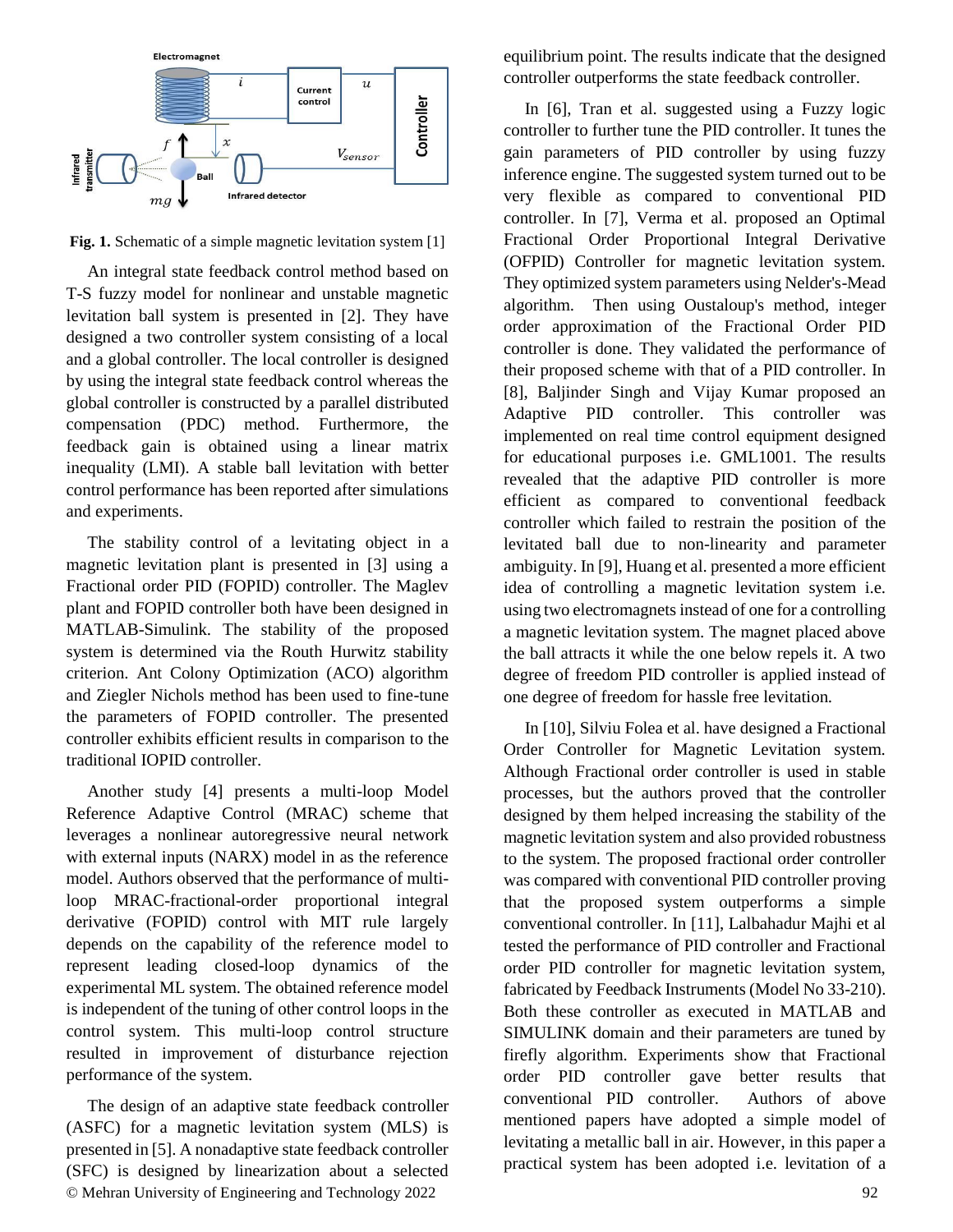Maglev train above the track. Stefani et al. [12] has also described a mathematical model of a Maglev train.

In this paper, a PID controller supervised by a fuzzy controller has been proposed and implemented to improve the performance of the magnetic levitation system. This paper furthers the field by presenting a hierarchical control approach in designing a controller for magnetic levitation system. In this approach in addition to a PID controller, an additional fuzzy supervisory controller has been assigned on top the PID controller which helps in improved efficiency and prevention of failures in an automatic way. The designed Fuzzy Supervisory controller has the flexibility of suitably tuning the gains of conventional PID controller to get the desired response under various operating conditions. Gaussian membership functions have been used to fuzzify the gain parameters. Mamdani inference engine has been used to map inputs to corresponding outputs and centre of gravity defuzzifier has been employed to get crisp values which reflect the gain parameter of the designed PID Controller. The results show that the issues regarding varying load and parameters changes have been resolved quite satisfactorily. The Mathematical model of magnetic levitation is presented in section 2. The design of conventional PID controller and Fuzzy Supervisory controller is summarized in section 3. In section 4, Simulation results for the proposed controller are analysed and compared under different operating conditions. Section 6 concludes the paper.

# **2. Mathematical Model of Magnetic Levitation System**

A cross sectional diagram of a simple Maglev train as shown in Fig. 2. The train is supported by 8 electromagnets. It can have 6 different motions but here only one motion is considered and that is to levitate the train above the track in upward direction. Here 'h' is the height of the train from the track, '*z*' is the height of train from lower contact point with the track and so '*d*' is the gap distance between train and the track is given by Eq. 1.

$$
d = z - h \tag{1}
$$

Time derivatives are taken through Eqs. 2 and 3.

$$
\dot{d} = \dot{z} - \dot{h} \tag{2}
$$

$$
\ddot{d} = \ddot{z} - \ddot{h} \tag{3}
$$

The Electromagnets produce a force which is dependent on magnetic flux due to current as shown in Fig. 2. For small variations in current and gap distance, this force is nearly represented by Eq. 4.

$$
f_1 = -Pi + (Qd) \tag{4}
$$



### **Fixed Reference Plane**



The above equation shows the balance of forces. Here *P* and *Q* are positive constant. *P* represents magnetic force per ampere and *Q* is the reaction force per mm of distance '*d*'. The force accelerates the train in vertical direction, so:

$$
f_1 = M\ddot{z} = -Pi + Qd \tag{5}
$$

As the current increases, the gap distance *d* reduces, so current *i* is given a negative sign. The network model is given in Fig. 3. The figure represents a generator driving a coil wound around a magnet on the vehicle. The voltage induced in the coil by the vehicle motion is represented by Eq. 6.



**Fig. 3.** Magnetizing Circuit Model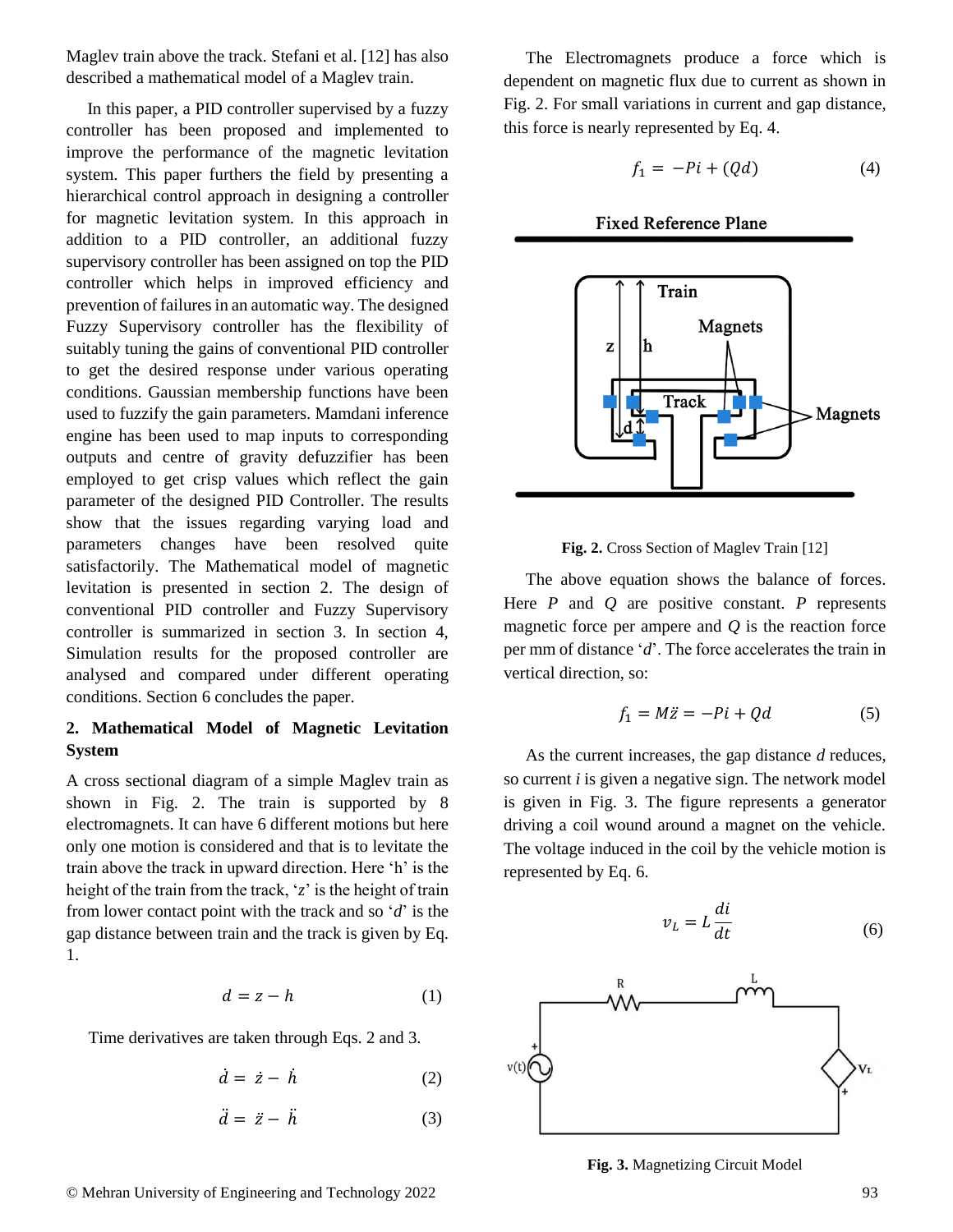Units are considered in Eqs. 7, 8 and 9.

$$
volt = henry. \frac{ampere}{time} \tag{7}
$$

volt

$$
= henry.\frac{ampere}{time}.\frac{newton}{newton}.\frac{millimeter}{millimeter} \qquad (8)
$$

$$
volt = henry.\frac{newton}{millimeter \cdot time}{\frac{time}{ampere}}
$$
\n(9)

And so the voltage induced in the coil came out to be as given in Eq. 10.

$$
v_L = \frac{LQ\dot{d}}{P} \tag{10}
$$

It is assumed that the magnetic flux loss is negligible. Applying KVL;

$$
Ri + L\frac{di}{dt} - \frac{LQ\dot{d}}{P} = v \tag{11}
$$

The three state variables are given by Eqs. 12, 13 and 14.

$$
x_1 = d \tag{12}
$$

$$
x_2 = \dot{d} \tag{13}
$$

$$
x_3 = i \tag{14}
$$

Consider Eqs. 5, 11, 12 and 13, our state equations are Eqs. 15, 16 and 17.

$$
\dot{x}_1 = (0)x_1 + (1)x_2 + (0)x_3 + (0)v \qquad (15)
$$

$$
\dot{x}_2 = \left(\frac{Q}{M}\right)x_1 + (0)x_2 + \left(\frac{-P}{M}\right)x_3 + (0)v\tag{16}
$$

$$
\dot{x}_3 = (0)x_1 + \left(\frac{Q}{P}\right)x_2 + \left(\frac{-R}{L}\right)x_3 + \left(\frac{1}{L}\right)v \quad (17)
$$

Converting above equations into matrix form, we have;

$$
\begin{bmatrix} \dot{x_1} \\ \dot{x_2} \\ \dot{x_3} \end{bmatrix} = \begin{bmatrix} 0 & 1 & 0 \\ Q/M & 0 & -P/M \\ 0 & Q/P & -R/L \end{bmatrix} \begin{bmatrix} x_1 \\ x_2 \\ x_3 \end{bmatrix} + \begin{bmatrix} 0 \\ 0 \\ 1/L \end{bmatrix} [v]
$$

Therefore, the characteristic equation becomes as Eq. 18.

© Mehran University of Engineering and Technology 2022 94

$$
s^3 + \frac{R}{L}s^2 - \frac{QR}{ML} = 0
$$
 (18)

Its roots give us the poles of transfer function. As the coefficients of characteristic polynomial have differing algebraic signs, that's why we can say that the system is unstable. This is an open loop system.

In order to stabilize this system, state feedback (with gains  $K_1$ ,  $K_2$ ,  $K_3$ ) is employed. Also, a reference input  $u_1(t)$  is introduced to observe its performance.

$$
v = K_1 x_1 + K_2 x_2 + K_3 x_3 + u_1(t) \tag{19}
$$

So the resulting closed loop system is:

$$
\begin{bmatrix} \dot{x_1} \\ \dot{x_2} \\ \dot{x_3} \end{bmatrix} = \begin{bmatrix} 0 & 1 & 0 \\ \frac{Q}{M} & 0 & \frac{-P}{M} \\ \frac{K_1}{L} & \frac{H}{P} + \frac{K_2}{L} & \frac{-R}{L} + \frac{K_3}{L} \end{bmatrix} \begin{bmatrix} x_1 \\ x_2 \\ x_3 \end{bmatrix} + \begin{bmatrix} 0 \\ 0 \\ 1/L \end{bmatrix} [v]
$$

Now we need to set the values of  $K_1$ ,  $K_2$  and  $K_3$  to place the system poles at any desired location. To proceed with state variable design methods, the parameters *M*, *P*, *Q*, *L* and *R*, as previously defined, must be estimated. We assume that each car of the train weighs about 8000 kg. Since each car is supported by 4 magnets, so we can say that each magnet will support 2000 kg.

A static test is performed without control i.e. the air gap is clamped shut, causing '*d*' to be zero. A -120 V source is applied to the magnetizing circuit. With a time constant of 1/30s, -8 A eventually flows at steady state. A resultant force of 4000 N is measured (in addition to that of gravity). Voltage is carefully varied until the car levitates with *d* = 10 mm under the influence of 8 A of current. This represents the system being at equilibrium.

If the magnetizing circuit is at steady state, the static test can be used to get *R* and *L*.

$$
R = \frac{v}{i} = \frac{-120}{-8} = 15 \,\Omega \tag{20}
$$

And from time constant during the static test, we have Eq. 21.

$$
T = \frac{L}{R} \tag{21}
$$

Therefore;

$$
L = RT = \frac{15}{30} = 0.5 H
$$
 (22)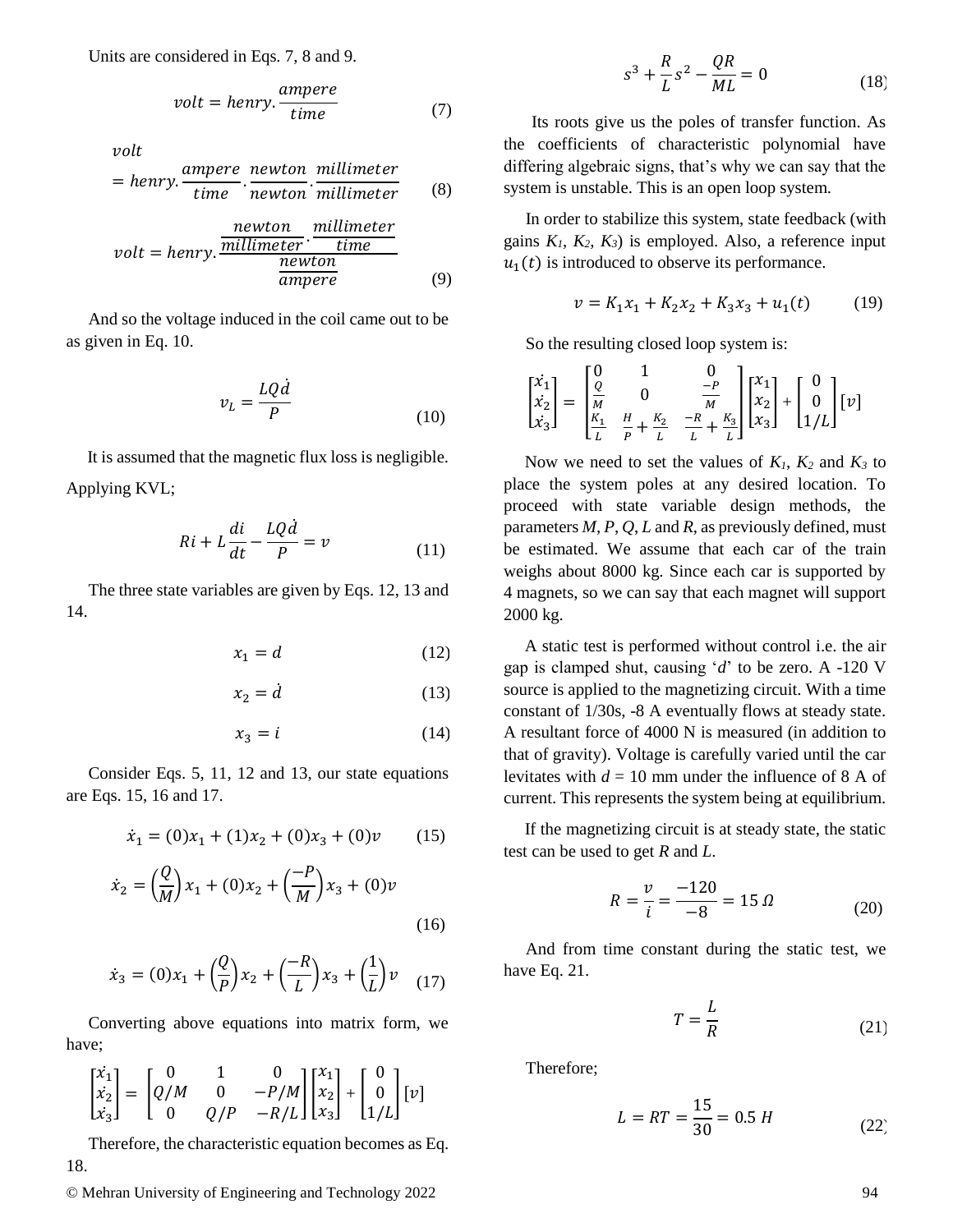We can compute *P* from the data when air gap was clamped shut  $(d = 0)$  as given in Eqs. 23-26.

$$
f1 = -Pi + Qd \tag{23}
$$

$$
4000 = -P(-8) + Q(0)
$$
 (24)

$$
P = \frac{-4000}{-8} \tag{25}
$$

$$
P = 500 N/A \tag{26}
$$

When the car levitates at equilibrium position, we can calculate *H*

$$
f1 = -Pi + Qd \tag{27}
$$

$$
0 = -(500)(8) + (Q)(10)
$$
 (28)

$$
Q = 400 \, N/mm \tag{29}
$$

Therefore, the parameter values are;  $M = 2000$ ,  $Q =$ 400,  $P = 500$ ,  $L = 0.5$ , and  $R = 15$ .

Now, after putting the above mentioned numeric values, the feedback system equations are given as Eq. 30.

$$
\begin{bmatrix} \dot{x}_1 \\ \dot{x}_2 \\ \dot{x}_3 \end{bmatrix} = \begin{bmatrix} 0 & 1 & 0 \\ 0.2 & 0 & -0.25 \\ 2K_1 & 0.8 + 2K_2 & -30 + 2K_3 \end{bmatrix} \begin{bmatrix} x_1 \\ x_2 \\ x_3 \end{bmatrix} + \begin{bmatrix} 0 \\ 0 \\ 2 \end{bmatrix} [u_1]
$$
\n(30)

The characteristic equation for the feedback system is given by Eq. 31.

$$
\begin{vmatrix} s & -1 & 0 \ -Q & s & \overline{M} \\ 0 & -Q & s + \overline{L} \end{vmatrix}
$$
  
=  $s^3 + (30 - 2K_3)s^2 + (0.5K_2)s + 0.4K_3 + 0.5K_1 - 6$  (31)

Suppose it is desired that our system poles should be at as given in Eq. 32.

$$
s = -4, -2 - 3j, -2 + 3j \tag{32}
$$

Our characteristic polynomial would be as Eq. 33.

$$
(s+4)(s+2+3j)(s+2-3j)
$$
  
=  $s^3 + 8s^2 + 29s + 52$  (33)

© Mehran University of Engineering and Technology 2022 95

By comparing we get Eqs. 34, 35 and 36.

$$
30 - 2K_3 = 8
$$
  

$$
K_3 = 11
$$
 (34)

$$
0.5K_2 = 29
$$
  

$$
K_2 = 58
$$
 (35)

$$
(0.4)(11) + 0.5K_1 - 6 = 52
$$
  

$$
K_1 = 53.6
$$
 (36)

For this choice of feedback gains, the feedback system model is represented by Eqs. 37 and 38.

$$
\begin{bmatrix} \dot{x}_1 \\ \dot{x}_2 \\ \dot{x}_3 \end{bmatrix} = \begin{bmatrix} 0 & 1 & 0 \\ 0.2 & 0 & -0.25 \\ 107.2 & 116.8 & -8 \end{bmatrix} \begin{bmatrix} x_1 \\ x_2 \\ x_3 \end{bmatrix}
$$

$$
+ \begin{bmatrix} 0 \\ 0 \\ 2 \end{bmatrix} [u_1]
$$
(37)

$$
C = \begin{bmatrix} 1 & 0 & 0 \end{bmatrix} \begin{bmatrix} x_1 \\ x_2 \\ x_3 \end{bmatrix} \tag{38}
$$

MATLAB software has been used to calculate transfer function from state space as Eq. 39.

$$
T(s) = C[SI - A]^{-1}B \tag{39}
$$

The transfer function of our system came out to be Eq. 40.

$$
T(s) = \frac{-0.5}{s^3 + 8s^2 + 29s + 25.2}
$$
 (40)

Once the transfer function of the system has been computed, the performance of the system is then checked. To measure the performance, a step function is applied to a control system as the input signal and the response of the system is measured at the output. The performance parameters i.e. rise time, peak over shoots and settling time can be quantified from the produced waveform. A practical magnetic levitation system is a non-linear system; therefore, it is important to design a controller. We require a fast and stable system with minimum oscillations as well overshoot, so a PID controller has been selected which is explained below.

#### **3. Supervisory Control of Magnetic Levitation**

The single loop control system comprising of a plant and a controller or specifically a fuzzy controller is normally used for simple applications. But for much complicated systems, a multilevel control structure is useful in achieving control objectives. Multilevel control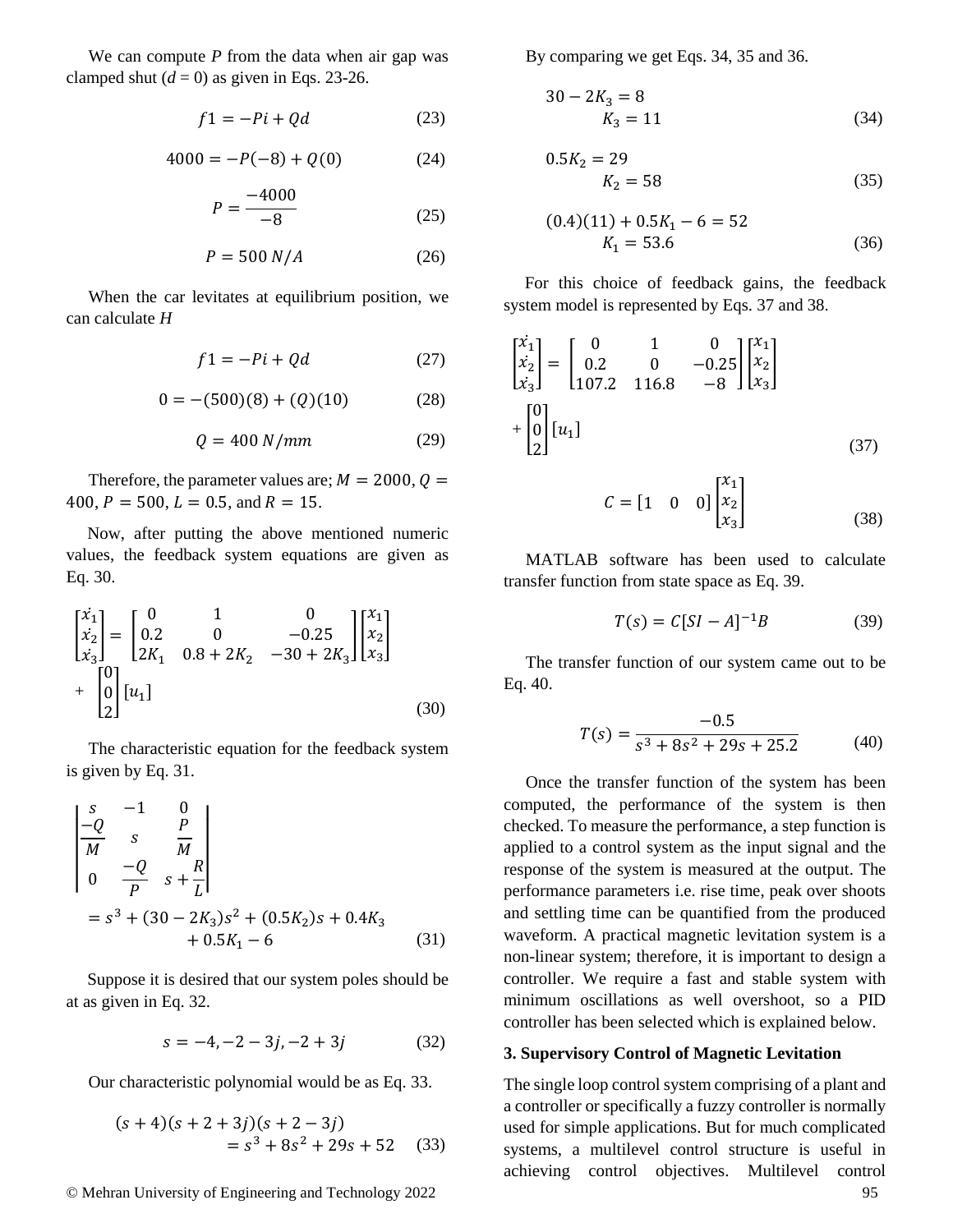structure holds its importance due to the fact that different controllers can be designed in this structure to target different objectives. Usually, the lower level controller directly interacts with the process and the higher level controller exercises supervision of the lower level controller [13].

In this research work a conventional PID controller has been used as a primary controller and a fuzzy controller has been utilized in the supervisory role as shown in Fig. 4. If the PID controller fails to generate the appropriate control actions then a fuzzy controller adjusts the parameters of PID controller to rectify the situation.





#### *3.1 PID Controller*

A classical PID controller is widely used in industrial applications due to its simplicity and robust performance and is shown in Fig. 5. The error between the desired and set point is used for generating the corrective actions in the form of three gain parameters i.e.  $K_p$ ,  $K_i$  and  $K_d$ .



**Fig. 5.** A conventional PID control system

The transfer function of a PID controller is given as Eq. 41.

$$
G(s) = K_p + \frac{K_i}{s} + K_d s \tag{41}
$$

Another equivalent form of the same is Eq. 42.

$$
u(t) = K_P e(t) + K_I \int_0^t e(\tau) d\tau + K_D \frac{de(t)}{dt}
$$
 (42)

Where  $K_p$ ,  $K_i$  and  $K_d$  are Proportional, Integral and Derivative gains respectively. It combines proportional, derivative and integral of the error signals which determine command signal '*u*' for the system. A PID controller can also be written in terms of gain ratios, as  $T_i = K_p/K_i$  and  $T_d = K_d/K_p$ . Table 1 shows the effect of gain coefficients on the system performance [14].

#### **Table 1**

|                   | The effects of gain coefficients on the performance of PID |
|-------------------|------------------------------------------------------------|
| controller system |                                                            |

| Type  |          | Rise Time Overshoot | Settling | Steady       |
|-------|----------|---------------------|----------|--------------|
|       |          |                     | Time     | <b>State</b> |
|       |          |                     |          | Error        |
| $K_n$ | Decrease | Increase            | Small    | Decrease     |
|       |          |                     | Change   |              |
| $K_i$ | Decrease | Increase            | Increase | Eliminate    |
| $K_d$ | Small    | Decrease            | Decrease | <b>Small</b> |
|       | Change   |                     |          | Change       |

In order to optimize the performance, tuning of PID gains is required which is not a trivial task. Usually PID gains are tuned by human experts. After many simulations and changing  $K_p$ ,  $K_i$  and  $K_d$ , the following values were practically estimated to get the desired performance, i.e. Rise time  $(s) = 0.503$ , Settling time  $(s)$  $= 1.66$  and Peak Overshoot  $= 0.432\%$ ;  $K_p = -140$ ,  $K_I = -136, K_D = -40.$ 

The system was simulated without and then with a PID controller and those responses appear in Table 3. Thus, we got our desired response. However, the PID controller has constant gain parameters. It is uncertain in case of parameters variation or load changes of induction motor. Therefore, it is desired to design a supervisory fuzzy controller which can suitably tune the parameters of PID controller.

### *3.2 Design Methodology of Fuzzy Supervisory Controller*

A systematic way of designing supervisory controller is as follows; (a) Input and output variables of fuzzy control system are identified, (b) a universe of discourse is defined for these variables, (c) fuzzy sets are formulated and membership functions are selected, (d) a fuzzy rules table is built, (e) Define the gain values of conventional PID controller, (f) Simulate the system and iterate the gain values, rule table and fuzzy sets such that the desired performance is obtained. The block diagram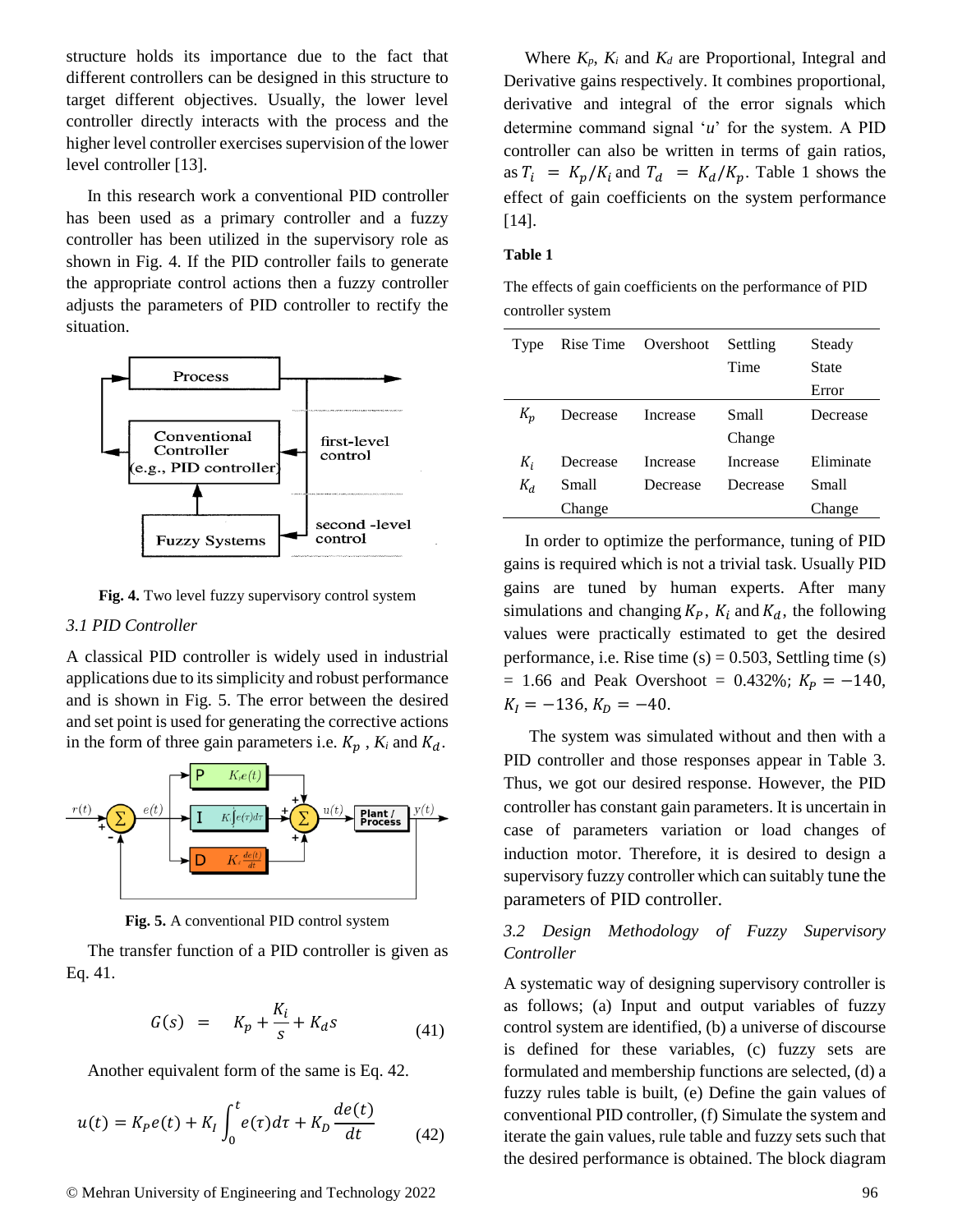of the fuzzy supervisory control system is given in Fig. 6.



**Fig. 6.** Block Diagram of fuzzy supervisory control system

In order to design a fuzzy logic based control system, various input and output ranges were assumed. A universe of discourse from -100 to +100 has been defined for two inputs i.e. "Error" and "Rate of Change of error" for each of the corresponding outputs  $K_p$ ,  $K_i$ and  $K_d$ . Fig. 7 and Fig. 8 depict the plots of membership functions for "error" and "rate of change of error" respectively.



**Fig. 7.** Membership function plot for input variable i.e. error



**Fig. 8.** Membership function plot for input variable i.e. change in error

Whereas, membership function plots for outputs, i.e.  $K_p$ ,  $K_i$  and  $K_d$  are given in Figs. 9, 10 and 11 respectively. Gaussian membership functions were used to convert these values into corresponding fuzzy values. Rules have been defined after performing extensive simulations, whereas inputs have been mapped to corresponding outputs using Mamdani Inference Engine. Fuzzy rule is given in Table 2.



**Fig. 9.** Membership function for output  $K_p$  variable



**Fig. 10.** Membership function for output  $K_i$  variable



**Fig. 11.** Membership function for output  $K_d$  variable

Subsequently, Center of Average-Defuzzifier was used to get a crisp value. Fuzzy supervisory controller provides tuned values of  $K_p$ ,  $K_i$  and  $K_d$ . The PID is now ready to these tuned $K_p$ ,  $K_i$  and  $K_d$ . All these steps were performed using MATLAB. This implemented fuzzy supervisory control system methodology has been shown in Fig. 6.

#### **Table 2**

| Fuzzy rule table |  |  |
|------------------|--|--|
|                  |  |  |

| $K_p, K_i, K_d$ |     |      | Rate of Change of Error |   |   |    |
|-----------------|-----|------|-------------------------|---|---|----|
|                 |     |      | NL NS ZE PS PL          |   |   |    |
| Error           | NL. | LLLM |                         |   |   | M  |
|                 | N.S |      | L L M M                 |   |   | M  |
|                 | ZE. |      | L M M M                 |   |   | -S |
|                 | P.S |      | M M S                   |   | S | S  |
|                 | PI. |      | M S                     | S | S | S  |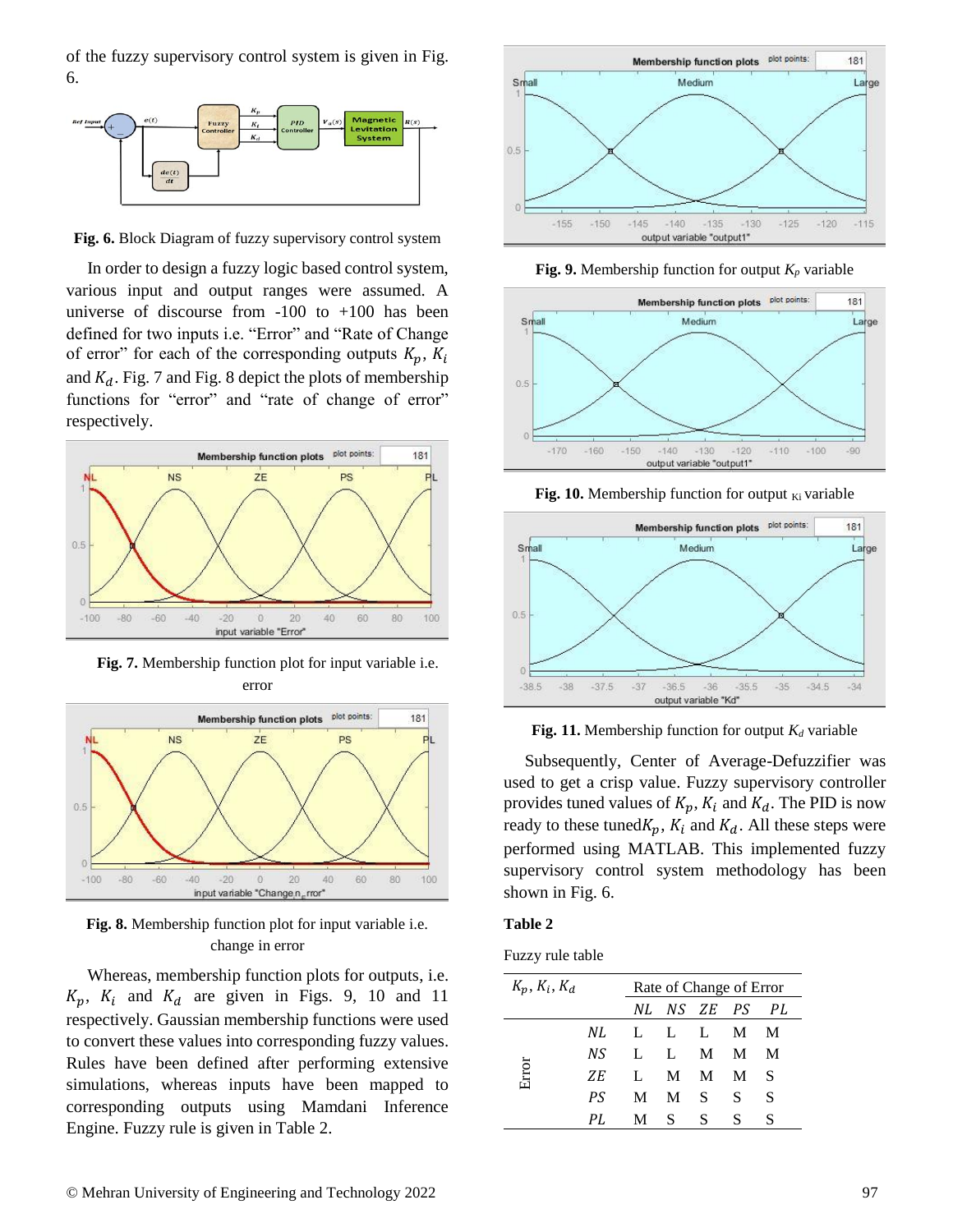### **4. Simulation and Results**

#### *4.1 Response of PID Controlled System*

The system was simulated without and then with a PID controller and those responses appear in Table 3. Fig. 12 depicts the step response of the system without a PID controller and Fig. 13 on the other hand shows the response of the system with PID controller.

#### **Table 3**

Comparison of system parameters

|                   | Without PID | With PID   |
|-------------------|-------------|------------|
|                   | controller  | controller |
| Rise time $(s)$   | 1.85        | 0.50       |
| Settling time (s) | 3.55        | 1.60       |
| Overshoot $(\%)$  |             | 0.40       |



**Fig. 12.** Step Response of Mag Lev.



**Fig. 13.** Step Response of PID controller

The analysis indicate that rise time has decreased from 1.85 to 0.50 s and settling time has improved from 3.55 to 1.60 s and overshoot has increase from 0 to 0.40%. Hence, the response of the system has become fast.

#### *4.2 Response of Fuzzy Supervisory Controller*

By using the fuzzy logic based controller over the PID controller, the performance of closed loop operation of a magnetic levitation system has been improved as compared to that of just using a classical PID controller, as evident from the step response given in Fig. 14. The legends '*a*' to '*j*' in Fig. 14 represent the different step responses for different values of error and rate of change of error. The results in Table 4 show that whatever the values of Error (-100 to 100) and rate of Change of error (-100 to 100), the Fuzzy supervisory controller adjusts the parameters of PID controller to get desired performance.



**Fig. 14.** Step response of Fuzzy Supervisory controller for Error and Change in Error (-100 to +100)

#### **Table 4**

Results of fuzzy supervisory controller

| Error.<br>Change in<br>Error                   | $K_P$ | $K_I$                             | $K_D$ | Rise<br>Time,<br>$T_{\rm S}$ (s) | Settling<br>Time,<br>$T_{S}$ (s) | Max.<br>Percent<br>Overshoot,<br>$M_p(\%)$ |
|------------------------------------------------|-------|-----------------------------------|-------|----------------------------------|----------------------------------|--------------------------------------------|
| [0, 100]                                       |       | -149.73 -155.97 -35.87 0.44       |       |                                  | 1.46                             | 1.33                                       |
| $[-100, 0]$                                    |       | $-124.93$ $-106.89$ $-29.48$      |       | 0.60                             | 2.04                             | $\bf{0}$                                   |
| $[-75, 0]$                                     |       | -134.51 -125.82 -31.95            |       | 0.51                             | 1.72                             | 0.19                                       |
| [0, 75]                                        |       | $-140.13$ $-137.02$ $-33.40$ 0.48 |       |                                  | 1.60                             | 0.58                                       |
| $[-50, 0]$                                     |       | $-137.24$ $-131.34$ $-32.66$ 0.5  |       |                                  | 1.66                             | 0.32                                       |
| [0, 50]                                        |       | -137.36 -131.57 -32.69            |       | 0.5                              | 1.66                             | 0.90                                       |
| $[-25, 0]$                                     |       | $-137.22$ $-131.30$ $-32.66$      |       | 0.5                              | 1.66                             | 0.90                                       |
| [0, 25]                                        |       | $-137.38$ $-131.61$ $-32.69$ 0.5  |       |                                  | 1.66                             | 0.33                                       |
| $[-100, 100]$ $-137.30$ $-131.46$ $-32.68$ 0.5 |       |                                   |       |                                  | 1.66                             | 0.32                                       |
| $[-50, 50]$                                    |       | $-137.30$ $131.46$ $-32.68$       |       | 0.5                              | 1.66                             | 0.32                                       |